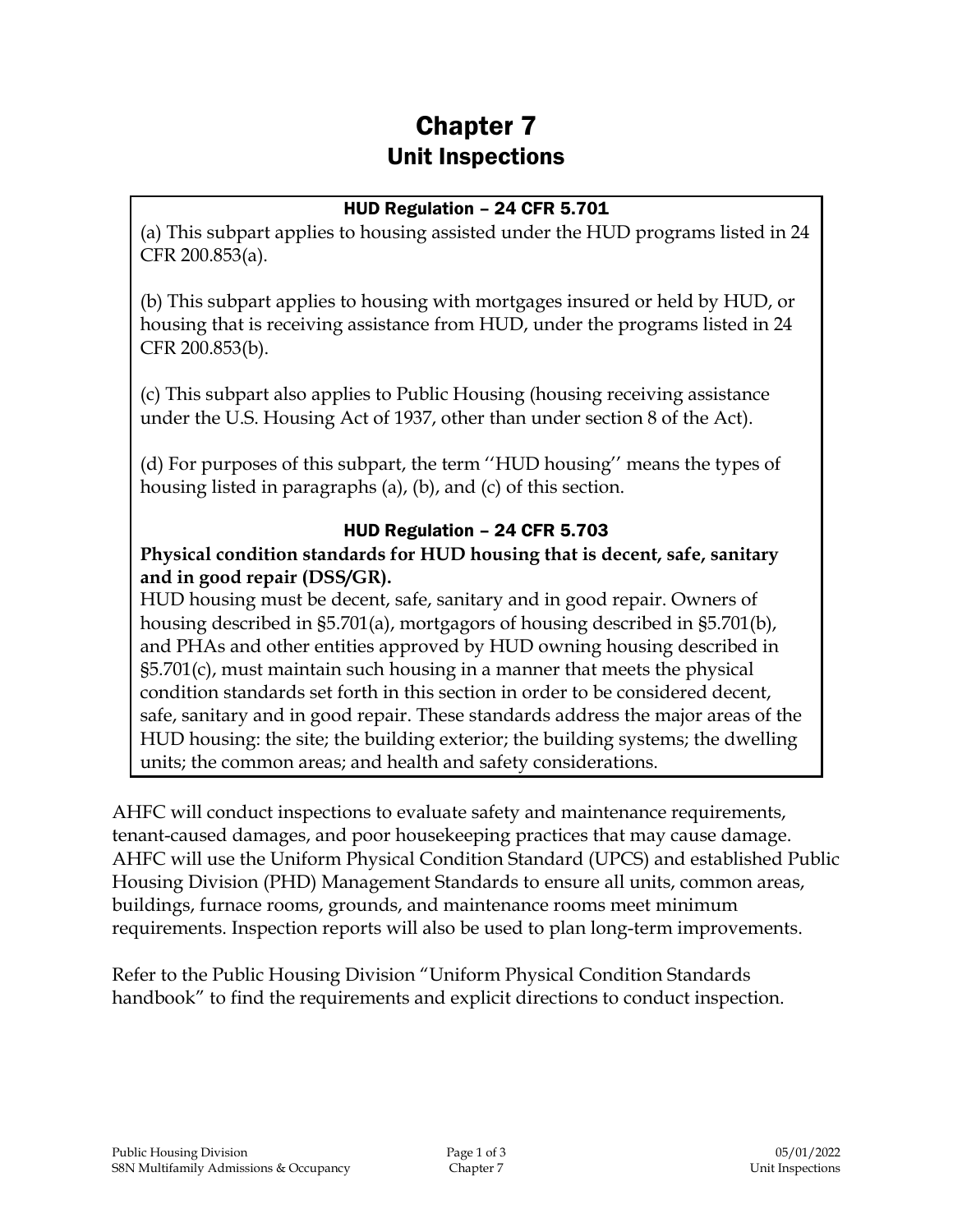### 1. Inspection Notice

AHFC will provide a written notice to a tenant, except in an emergency, with an inspection's scheduled date and time.

- AHFC will give a notice at a minimum of 48 hours prior to the inspection.
- AHFC will complete the *Notice of Entry* form when the tenant is not present to notify the tenant that AHFC has entered the unit.
- $\triangleright$  Except in an emergency situation, AHFC will not enter the unit if only minor children are present in the unit.
- $\triangleright$  AHFC will give a copy of the inspection to the family upon their request.

### 2. Move-In Inspection

AHFC and an adult family member will inspect the unit prior to occupancy in order to determine the condition of the unit and equipment. The unit cannot be occupied until it meets UPCS and PHD Management Standards. If conditions are acceptable to the family and the family moves in, any other repairs must be completed within 30 days of occupancy.

### 3. Annual Inspection

AHFC is required to perform a UPCS inspection in each unit, building, common area, grounds, and site on an annual basis.

- $\triangleright$  Families who repeatedly fail the inspections or cause excessive damage to the unit may be in violation of the lease.
- $\triangleright$  AHFC will give a copy of the move-in and the annual inspection to the family at their request. The original will be kept in the tenant file.

# 4. Move-Out Inspection

AHFC will perform a move-out inspection when the family vacates the unit. The purpose of this inspection is to determine whether there are damages that exceed normal wear and tear. Any claim for damages will be based upon the comparison between the move-in and the move-out inspections.

# 5. Housekeeping Inspections

AHFC conducts a Housekeeping inspection within six (6) months of an Annual inspection. These inspections may be conducted more frequently if the conditions of a unit warrant it. The purpose of the inspection is to determine any needed repairs and that the unit remains decent, safe, sanitary, and in good repair. AHFC will provide advance notice of these inspections in accordance with the Inspection Notice section above.